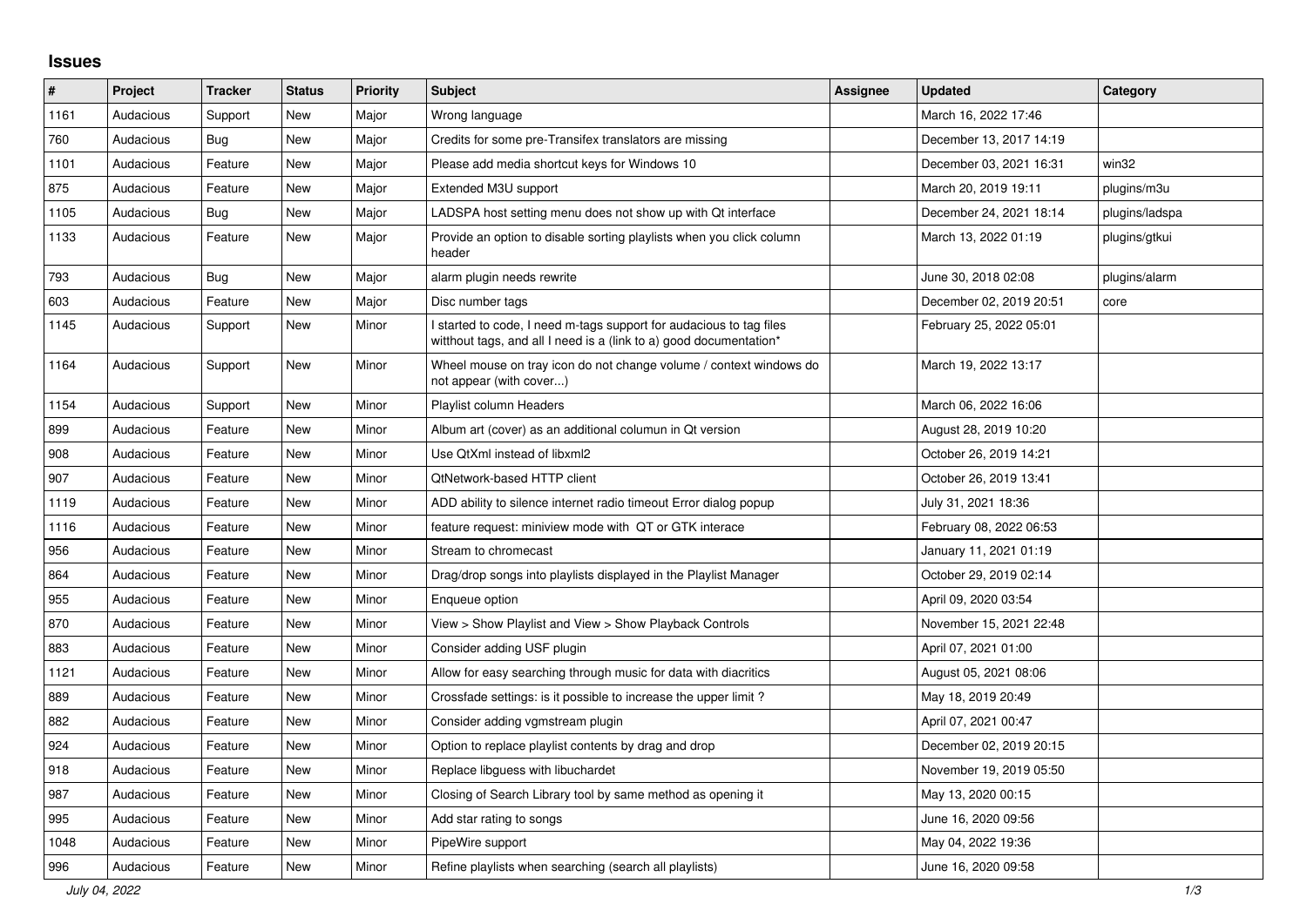| $\pmb{\#}$ | Project   | <b>Tracker</b> | <b>Status</b> | <b>Priority</b> | Subject                                                                                             | <b>Assignee</b> | <b>Updated</b>          | Category            |
|------------|-----------|----------------|---------------|-----------------|-----------------------------------------------------------------------------------------------------|-----------------|-------------------------|---------------------|
| 1047       | Audacious | Feature        | New           | Minor           | Stop playing after any chosen track                                                                 |                 | December 29, 2020 01:23 |                     |
| 51         | Audacious | Feature        | New           | Minor           | Option to inhibit suspend                                                                           |                 | February 13, 2021 09:23 |                     |
| 1057       | Audacious | Feature        | New           | Minor           | Matroska (mka) chapter support                                                                      |                 | August 27, 2021 22:54   |                     |
| 1058       | Audacious | Feature        | New           | Minor           | Allow changing the language/locale in settings                                                      |                 | January 30, 2021 18:11  |                     |
| 1130       | Audacious | Feature        | New           | Minor           | folders for tabs in the playlist head (an enhancement suggestion, not a<br>bug)                     |                 | October 24, 2021 19:04  |                     |
| 1131       | Audacious | Feature        | New           | Minor           | Selection of songs via selection field/bar (as in Clementine)                                       |                 | October 31, 2021 12:41  |                     |
| 1011       | Audacious | Feature        | New           | Minor           | Visible separator of folders in the playlist                                                        |                 | July 18, 2020 16:10     |                     |
| 1134       | Audacious | Feature        | New           | Minor           | Web interface remote control                                                                        |                 | November 04, 2021 06:57 |                     |
| 1013       | Audacious | Feature        | New           | Minor           | Request re Album Art using music file metatag                                                       |                 | August 03, 2020 22:48   |                     |
| 1066       | Audacious | Feature        | New           | Minor           | Allow Equalizer window to be resized.                                                               |                 | February 11, 2021 10:05 |                     |
| 1067       | Audacious | Feature        | New           | Minor           | Equalizer adjustments are coarse.                                                                   |                 | February 11, 2021 10:09 |                     |
| 1071       | Audacious | Feature        | New           | Minor           | Linkage could be improved for packagers.                                                            |                 | March 31, 2021 00:32    |                     |
| 1091       | Audacious | Feature        | New           | Minor           | Built-in lyrics support                                                                             |                 | April 28, 2021 18:24    |                     |
| 1092       | Audacious | Feature        | New           | Minor           | Reread metadata on play option                                                                      |                 | April 30, 2021 03:35    |                     |
| 1148       | Audacious | Feature        | New           | Minor           | Save the dimensions of the open-file dialogue window                                                |                 | January 18, 2022 14:43  |                     |
| 1151       | Audacious | Feature        | New           | Minor           | Load balance XSPF tracks with multiple location URIs                                                |                 | January 28, 2022 19:10  |                     |
| 1093       | Audacious | Feature        | New           | Minor           | Make the Song Dialog (Qt) window wider by default                                                   |                 | May 17, 2021 15:36      |                     |
| 1095       | Audacious | Feature        | New           | Minor           | Ctrl $+ Z / R$ to undo / redo changes to playlist                                                   |                 | May 07, 2021 18:42      |                     |
| 1099       | Audacious | Feature        | New           | Minor           | Per-track ReplayGain shouldn't be enabled by default                                                |                 | May 09, 2021 13:41      |                     |
| 1096       | Audacious | Feature        | New           | Minor           | Calculate and show selection stats in the status bar                                                |                 | May 10, 2021 03:06      |                     |
| 1097       | Audacious | Feature        | New           | Minor           | Replace the volume button with a horizontal scale                                                   |                 | May 17, 2021 00:21      |                     |
| 873        | Audacious | Feature        | New           | Minor           | Optionally make "previous track" restart current track                                              |                 | June 08, 2021 22:55     |                     |
| 1160       | Audacious | Feature        | New           | Minor           | Ogg Opus support for streams                                                                        |                 | March 11, 2022 18:09    |                     |
| 1170       | Audacious | Feature        | New           | Minor           | Playback mode button                                                                                |                 | April 22, 2022 16:01    |                     |
| 500        | Audacious | Feature        | New           | Minor           | fullscreen album art                                                                                |                 | April 08, 2020 19:17    |                     |
| 784        | Audacious | <b>Bug</b>     | New           | Minor           | Audio jumps at the start of some tracks when playing CUE+TTA files                                  |                 | April 10, 2018 02:46    |                     |
| 196        | Audacious | <b>Bug</b>     | New           | Minor           | Wrong channel map when doing surround playback                                                      |                 | April 13, 2021 03:48    |                     |
| 973        | Audacious | Bug            | New           | Minor           | "snd pcm recover failed" alsa error and "String leaked" warnings                                    |                 | August 28, 2021 08:52   |                     |
| 859        | Audacious | Bug            | New           | Minor           | .wsz skins cannot be used on Windows                                                                |                 | January 01, 2020 02:48  | win32               |
| 969        | Audacious | Feature        | New           | Minor           | streamtuner plugin: Please add column-sortability, or at least sort<br>alphabetically by 1st column |                 | June 16, 2020 09:54     | plugins/streamtuner |
| 975        | Audacious | <b>Bug</b>     | New           | Minor           | Segfault/leak on exit with streamtuner enabled                                                      | Ariadne Conill  | May 01, 2020 00:17      | plugins/streamtuner |
| 1088       | Audacious | Feature        | New           | Minor           | plugin: status icon: ADD option to select tray mouse Middle Click action                            |                 | April 11, 2021 12:05    | plugins/statusicon  |